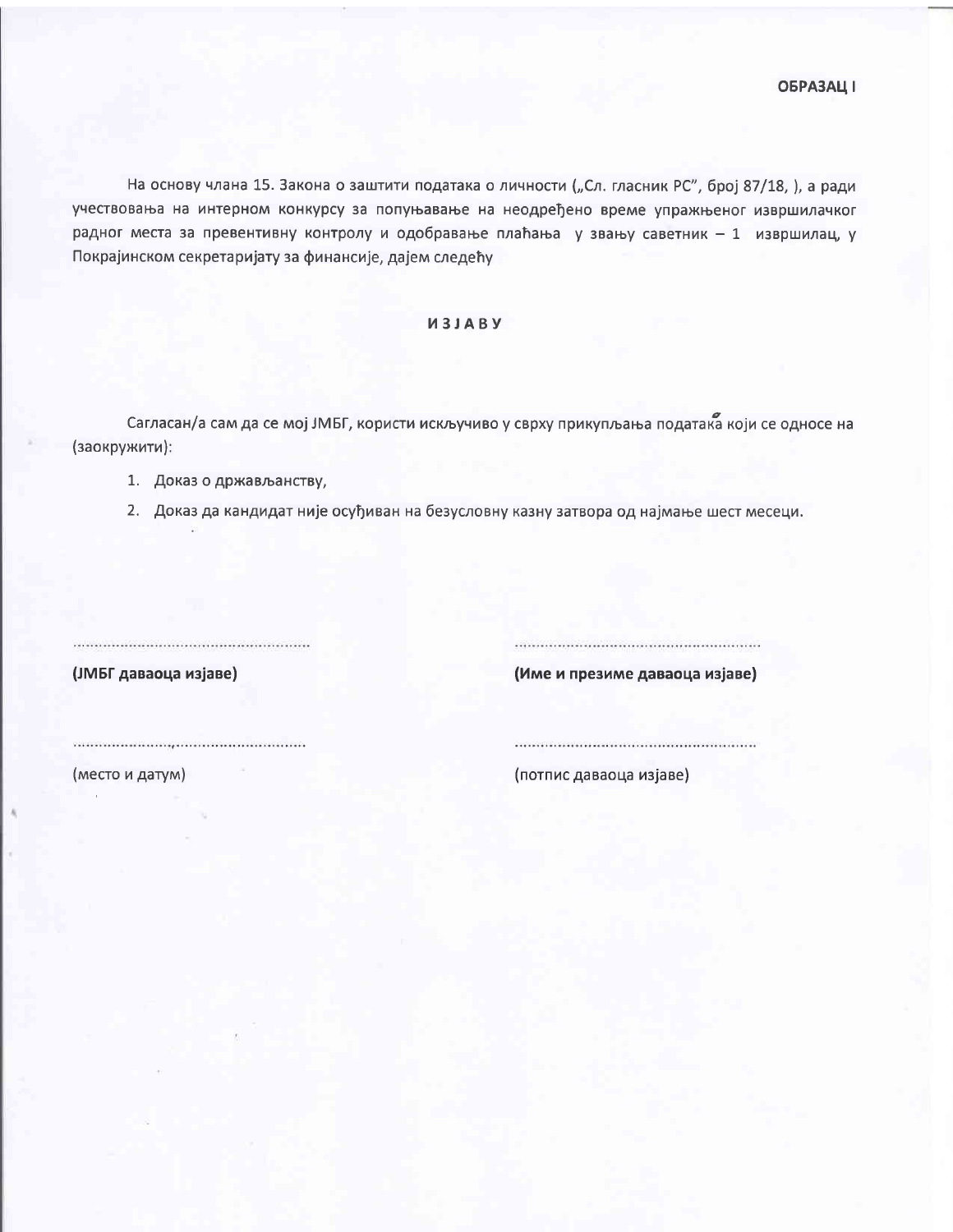На основу члана 103. став 3. Закона о општем управном поступку ("Сл. гласник РС", број 18/16 и 95/2018)1, а ради учествовања на интерном конкурсу за попуњавање на неодређено време упражњеног извршилачког радног места за превентивну контролу и одобравање плаћања у звању саветник - 1 извршилац, у Покрајинском секретаријату за финансије, дајем следећу

## *M3JABY*

Изјављујем да ћу сам/а за потребе поступка прибавити и доставити, до истека рока за подношење пријава на наведени интерни конкурс, доказ (заокружити):

1. Оригинал или оверену фотокопију Уверења о држављанству,

2. Оригинал или оверену фотокопију Уверења МУП-а да кандидат није осуђиван на безусловну казну затвора од најмање шест месеци.

(ЈМБГ даваоца изјаве)

(Име и презиме даваоца изјаве)

(место и датум)

(потпис даваоца изјаве)

<sup>1</sup> Сагласно одредби члана 103. став 3. Закона о општем управном поступку ("Сл. гласник РС", број 18/16 и 95/18), у постуку који се покреће по захтеву странке орган може да врши увид, прибавља и обрађује личне податке о чињеницама о којима се води службена евиденција када је то неопходно за одлучивање, осим ако странка изричито изјави да ће те податке прибавити сама. Ако странка у року не поднесе личне податке неопходне за одлучивање органа, захтев за покретање поступка ће се сматрати неуредним.